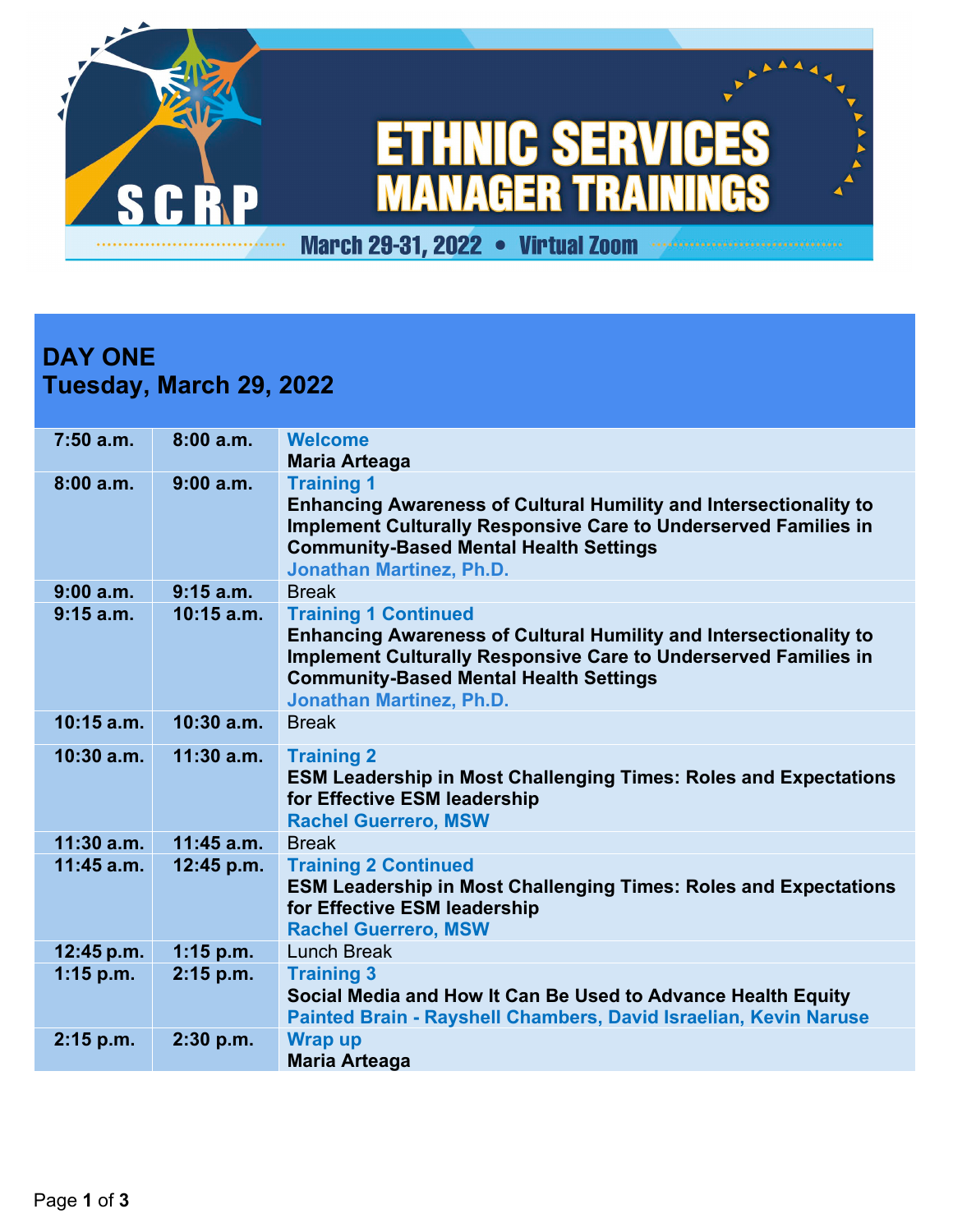

## **DAY TWO Wednesday, March 30, 2022**

| $7:50$ a.m.  | 8:00a.m.     | <b>Welcome</b>                                                      |
|--------------|--------------|---------------------------------------------------------------------|
|              |              | Maria Arteaga                                                       |
| 8:00a.m.     | 9:00 a.m.    | <b>Training 3 Continued</b>                                         |
|              |              |                                                                     |
|              |              | Social Media and How It Can Be Used to Advance Health Equity        |
|              |              | Painted Brain - Rayshell Chambers, David Israelian, Kevin Naruse    |
| $9:00$ a.m.  | $9:15$ a.m.  | <b>Break</b>                                                        |
| $9:15$ a.m.  | $10:15$ a.m. | <b>Training 4</b>                                                   |
|              |              | <b>Building Cultural and Linguistic Workforce, Ensuring Quality</b> |
|              |              | <b>Behavioral Health Services</b>                                   |
|              |              |                                                                     |
|              |              | Luis Garcia, Psy.D.                                                 |
| $10:15$ a.m. | $10:30$ a.m. | <b>Break</b>                                                        |
| $10:30$ a.m. | $11:30$ a.m. | <b>Training 4 Continued</b>                                         |
|              |              | <b>Building Cultural and Linguistic Workforce, Ensuring Quality</b> |
|              |              | <b>Behavioral Health Services</b>                                   |
|              |              | Luis Garcia, Psy.D.                                                 |
|              |              |                                                                     |
| $11:30$ a.m. | 12:00 p.m.   | <b>Lunch Break</b>                                                  |
| 12:00 p.m.   | 1:00 p.m.    | <b>Training 5</b>                                                   |
|              |              | Including People with Lived Experience in Our Thinking of Diversity |
|              |              | C. Rocco Cheng, Ph.D.                                               |
| 1:00 p.m.    | $1:15$ p.m.  | <b>Break</b>                                                        |
|              |              |                                                                     |
| $1:15$ p.m.  | $2:15$ p.m.  | <b>Training 5 Continued</b>                                         |
|              |              | Including People with Lived Experience in Our Thinking of Diversity |
|              |              | C. Rocco Cheng, Ph.D.                                               |
| $2:15$ p.m.  | $2:30$ p.m.  | <b>Wrap up</b>                                                      |
|              |              | <b>Maria Arteaga</b>                                                |
|              |              |                                                                     |